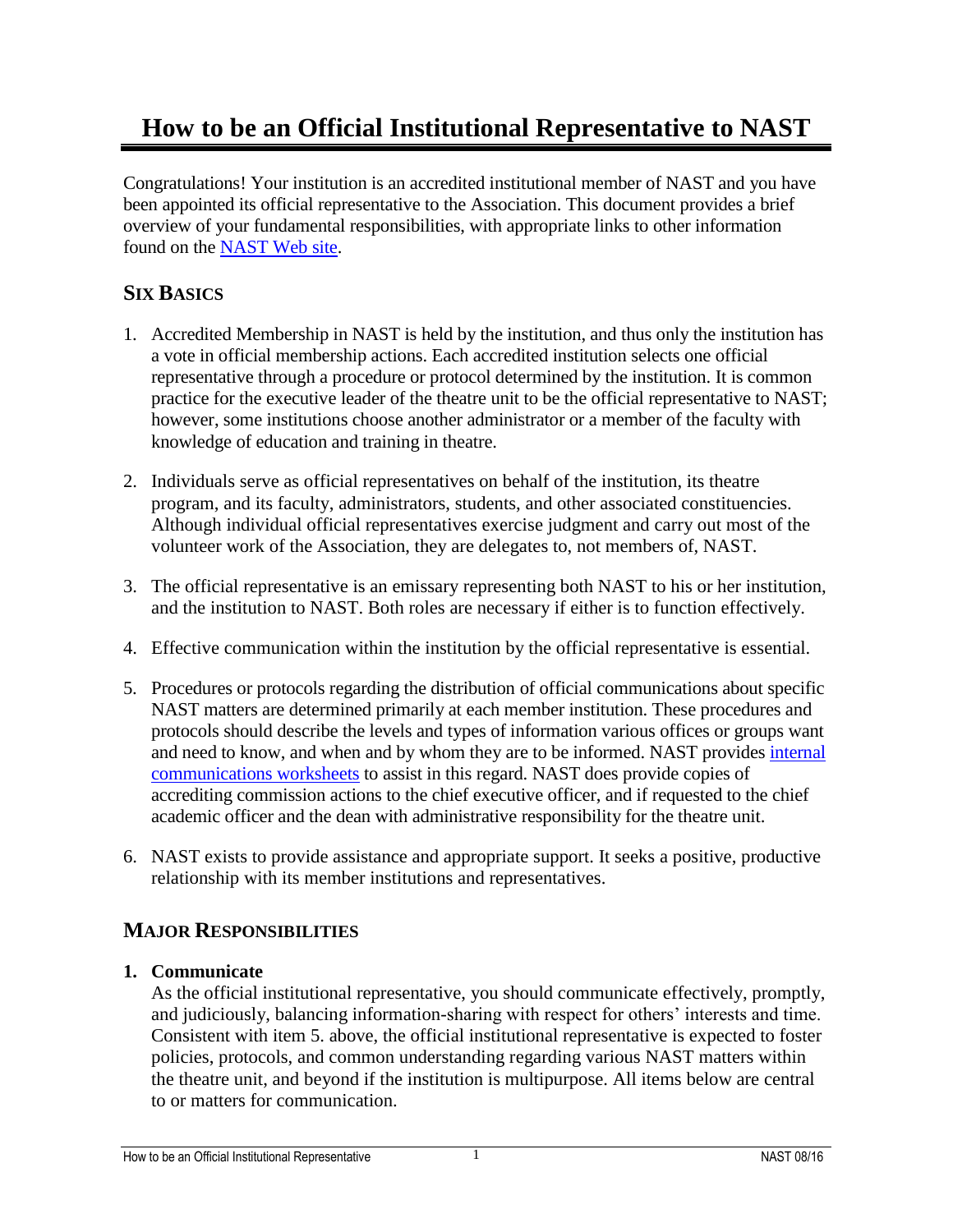# **2. Become familiar with NAST**

Know how NAST is structured, its basic philosophical principles, and how it works. Resources to support this objective may be found on the Web site under [About NAST](https://nast.arts-accredit.org/about/) and [General Information.](https://nast.arts-accredit.org/accreditation/general-information/)

# **3. Represent Accurately**

Represent NAST policies, procedures, and standards accurately. Current versions are found in the latest NAST *[Handbook](https://nast.arts-accredit.org/accreditation/standards-guidelines/handbook/)*, including any current addenda, and in the *[Procedures](https://nast.arts-accredit.org/accreditation/procedures-for-comprehensive-reviews/)* documents. Be sure that all involved parties at your institution are using current information. Make clear distinctions between what is under discussion or review at NAST and NAST's current policies and standards.

# **4. Be informed**

Make it your business to know what NAST is doing and share the information with others. View periodically the [Current Notices](https://nast.arts-accredit.org/about/current-notices/) and [Standards Review](https://nast.arts-accredit.org/accreditation/standards-guidelines/proposed-revisions-comments/) sections of the Web site. Attend annual meetings. Provide regular information on important points, issues, or discussions to faculty and other administrators as predetermined by your communications plan or as appropriate to the nature of the topic.

# **5. Be proactive**

Respond in a timely manner on behalf of the institution to requests for comment on drafts, suggestions, and information. Local consultative review and response to standards drafts are especially important.

# **6. Attend the NAST Annual Meeting**

The [Annual Meeting](http://nast.arts-accredit.org/annual-meeting/) provides the most concentrated exchange of information among institutions and between institutions and the association. Institutions are welcome to send as many additional representatives as they wish, or a substitute for the designated official representative. Report ideas from the Annual Meeting to interested parties on your campus consistent with item 4. above.

#### **7. Vote at the Annual Meeting**

Votes are taken at the national level. These include actions on the NAST standards and elections of officers. An institution may change its official representative temporarily for purposes of voting at an Annual Meeting.

#### **8. Volunteer**

Volunteer as opportunities arise and, if nominated, agree to stand for elected office. Only the official representative is eligible for most offices in NAST.

# **9. Provide Leadership in Matters of Accreditation**

a. Provide leadership or management for NAST reviews for renewal of Membership. This means applying knowledge of the standards and procedures of the association, understanding the options for [self-study process and format,](https://nast.arts-accredit.org/accreditation/comprehensive-review-process/self-study/selecting-a-self-study-format/) developing an internal [institutional communication](https://nast.arts-accredit.org/publications/brochures-advisories/internal-communications/) plan that addresses various steps in the review, and ensuring that the overall process is oriented and structured to serve current and future